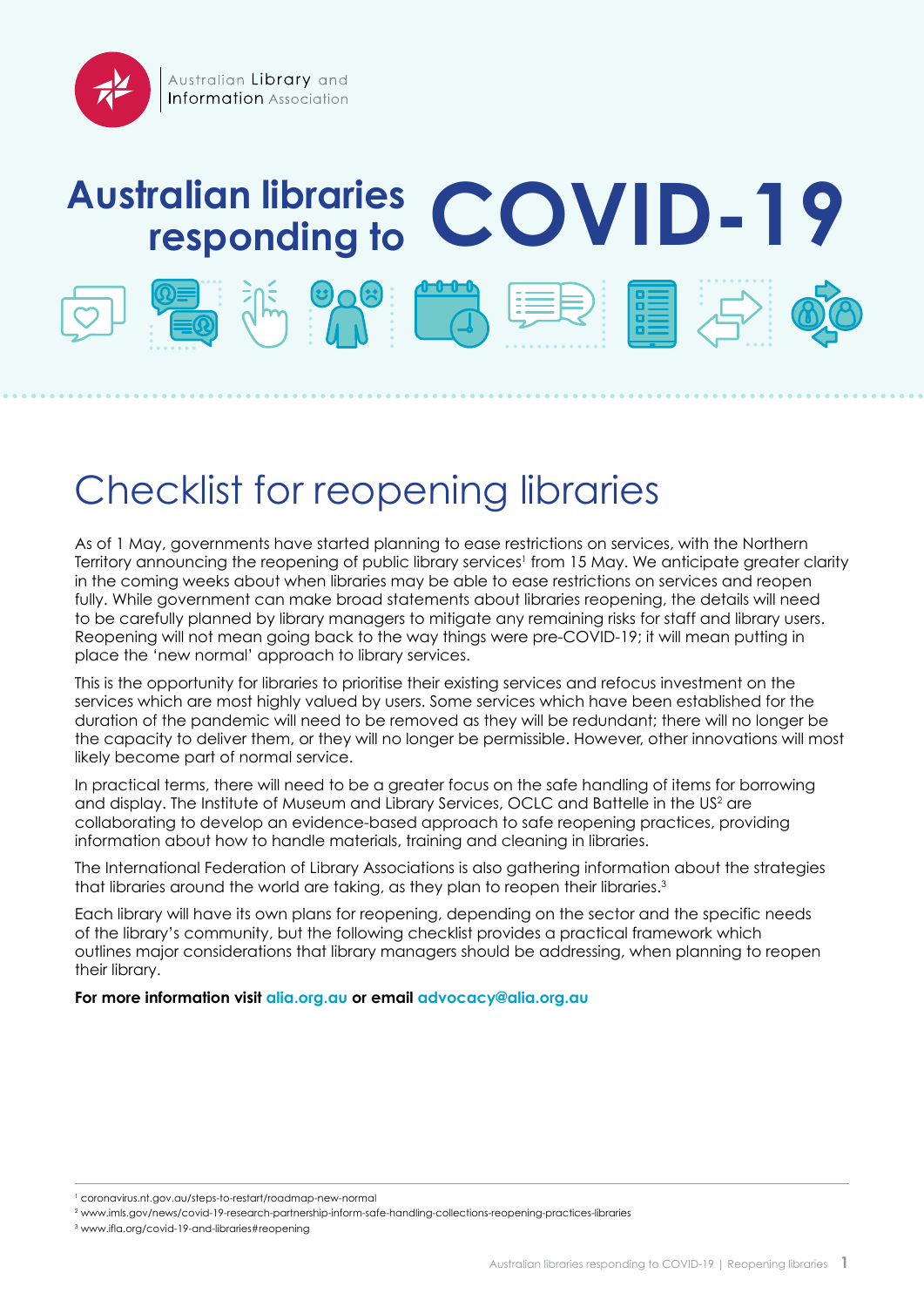

















#### Safety precautions

- $\Box$  Work Health and Safety risk assessment to identify high risk areas
- Cleaning schedule with focus on priority areas including shared devices and materials
- $\Box$  Quarantine and/or sanitise returned items
- $\Box$  Availability of wipes and sanitiser for staff and public use
- $\Box$  Install screens where social distancing measure are less effective
- $\Box$  Ask people who are unwell not to attend the library





# **Checklist**

# Planning

- □ Risk assessment
- Operations and communications plans
- $\Box$  Timeline and phasing (easing of lockdown, partial reopening, full reopening)
- $\Box$  Celebration of full reopening

### Communications

- Guidelines and training for staff
- $\Box$  Information for stakeholders
- □ Media alert through organisation's media team
- $\Box$  Notification of services available (English and LOTE)
- $\Box$  Be prepared for increased phone and email enquiries during the reopening phases
- $\Box$  Use the opportunity to communicate the value of the library

#### Social distancing measures

- $\Box$  Signage promoting social distancing (English and LOTE)
- □ Floor marking
- Rearrange furniture
- $\Box$  Separate entrance and exit
- $\Box$  Limited opening hours
- $\Box$  Opening hours for specific user groups
- $\Box$  Limit usage of spaces in the library (eg meeting rooms, café, toilets)
- $\Box$  Limited number of people in the library
- $\Box$  Limited period of time in the library
- $\Box$  Remove PCs to create space between terminals
- $\Box$  Time limits on PC sessions
- $\Box$  Limit numbers for face-to-face activities







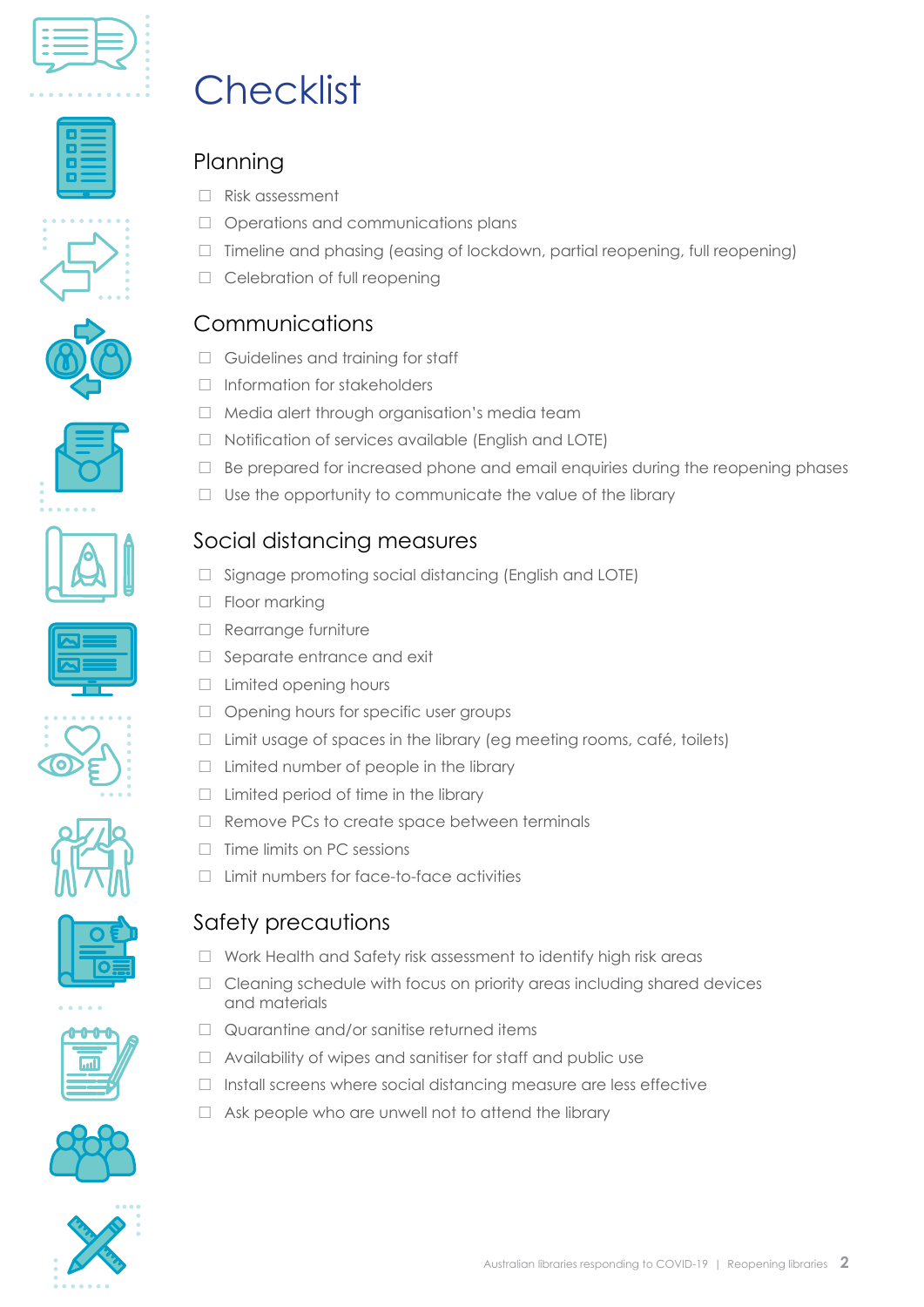

### Staff support

- $\Box$  Shift work to reduce the number of staff in the library
- $\Box$  Promote use of self-check stations, where available
- □ Manage expectation of face-to-face assistance for library users

### Community support

- $\Box$  Extended loan periods
- □ Automatic and repeated loan renewals
- □ Waiving of fines

#### **Operations**

- $\Box$  Bring back staff
- $\Box$  Reactivate return chutes
- $\Box$  Reopen library buildings and restart mobile library service (if offered)
- $\Box$  Maintain extended home library service (if offered) or return outreach services to pre-COVID level
- □ Reintroduce, retain or phase out click and collect, kerbside pick-up
- $\Box$  Make PCs available for public use
- $\Box$  Reintroduce cash transactions
- $\Box$  Review and instate calendar of programs and events, in-person and virtual
- $\Box$  Remove virtual storytime recordings from media channels (public and school libraries)
- $\Box$  Reintroduce live large group programs and events as the final phase
- □ Consider reintroducing volunteers
- $\Box$  Review 2020-2021 budget including balance of investment in print and eresources

# Framework

|                           | <b>Current status</b> | <b>Restrictions eased</b> | <b>Restrictions lifted</b> |
|---------------------------|-----------------------|---------------------------|----------------------------|
| Planning                  |                       |                           |                            |
| <b>Communications</b>     |                       |                           |                            |
| Social distancing         |                       |                           |                            |
| <b>Safety precautions</b> |                       |                           |                            |
| <b>Staff support</b>      |                       |                           |                            |
| Community<br>support      |                       |                           |                            |
| <b>Operations</b>         |                       |                           |                            |